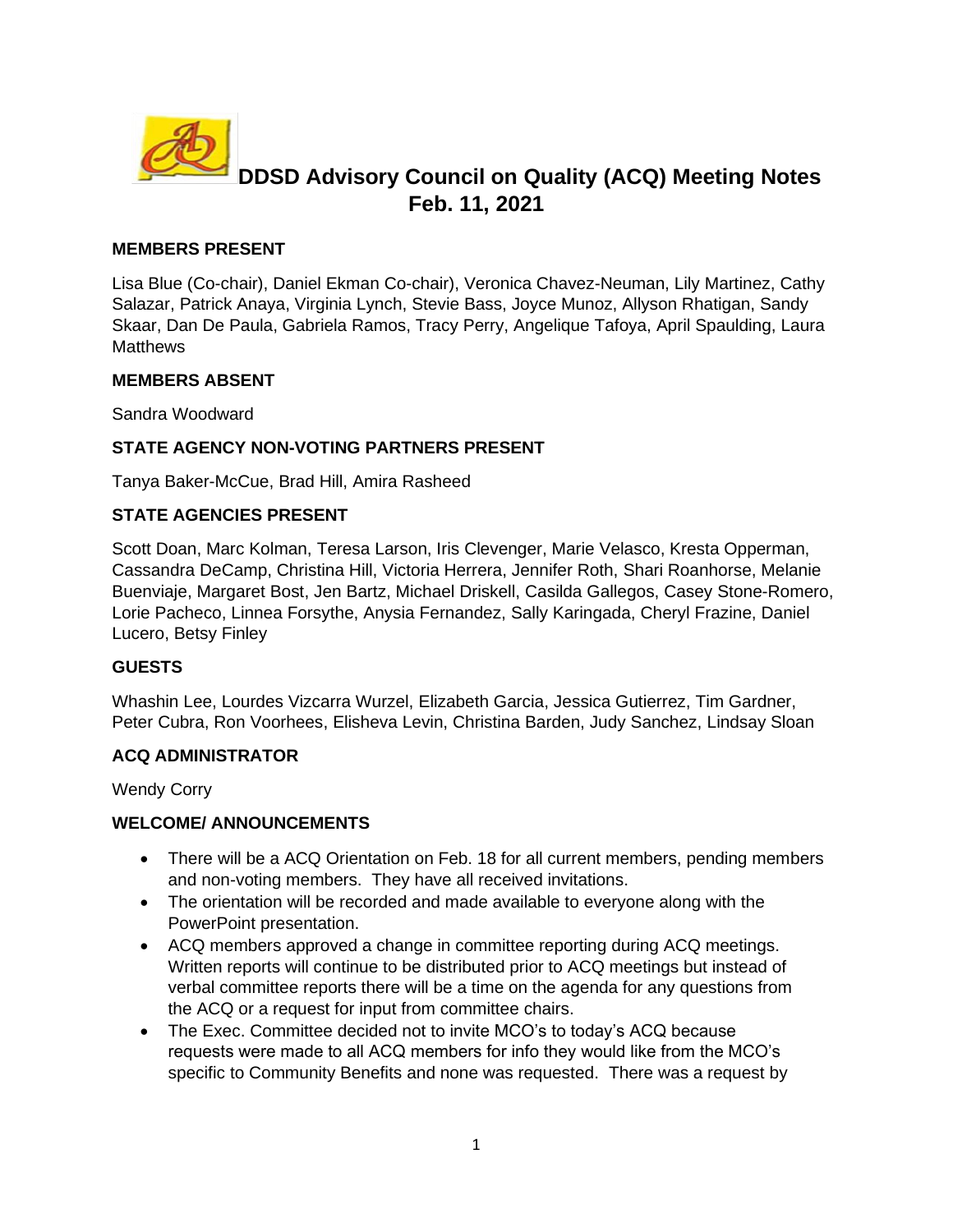an ACQ member for contact info on MCO care coordinators which has been provided.

# **DISCUSSION ON MCO ENGAGEMENT WITH THE ACQ**

- How to effectively integrate MCO's into ACQ meetings was discussed at length.
- Consensus that they are critical partners and there are ongoing significant concerns reading utilization of Community Benefits by people on the DD Waiver wait list.
- Request was made for ongoing data on the utilization of Community benefits at every ACQ meeting. HSD agreed to provide this data going forward at all ACQ meetings.
- Strategized how to incorporate MCO's into the ACQ meetings. Ideas included 1) inviting them to every ACQ meeting (Shari and Wendy to follow-up) and 2) invite them to be members but this was decided to be unworkable at this time.
- Agreement that there is a need for more effective outreach to DD waiver participants to understand the benefits of community benefits.
- DDSD and HSD provided training to MCO's on Dec. 16. A concern was raised that providers were not included in this. This will be taken back to DDSD to review. Another training is scheduled for April 2021.
- The ACQ Exec. Comm. will discuss all of these ideas with HSD and come back to the ACQ with options of how we can all address this ongoing concern.

# **REVIEW OF MINUTES FROM DECEMBER 2020**

• Minutes were approved with one revision. Joyce moved to approve the minutes. Lisa seconded the motion.

# **COVID-19 UPDATE/DIRECTOR'S UPDATE- Scott Doan**

# COVID Update

- In general, the number of COVID cases in NM are starting to trend down.
- Scott provided a detailed summary of COVID cases related to people on the waivers in addition to data on vaccines. (Document is attached)
- DDSD is in the process of gathering vaccine info. on agency staff. There is not currently a requirement for staff to be vaccinated.
- All 53 Supported living and intensive medical living providers are currently signed up with federal pharmacy vaccine program.
- 2,657 individuals have not yet registered via the vaccine website. DDSD will conduct outreach to cases managers and consultants to see if they need help registering or have chosen not to register.
- The Dept. of Health recently added a check box for "Intellectual /Developmental Disabilities" to the health list so please update a person's profile if appropriate.
- Caregivers can check the "Healthcare worker" box to hopefully have access to vaccines quicker.
- Schedule the vaccine immediately once you receive a text as the scheduled fill up very quickly.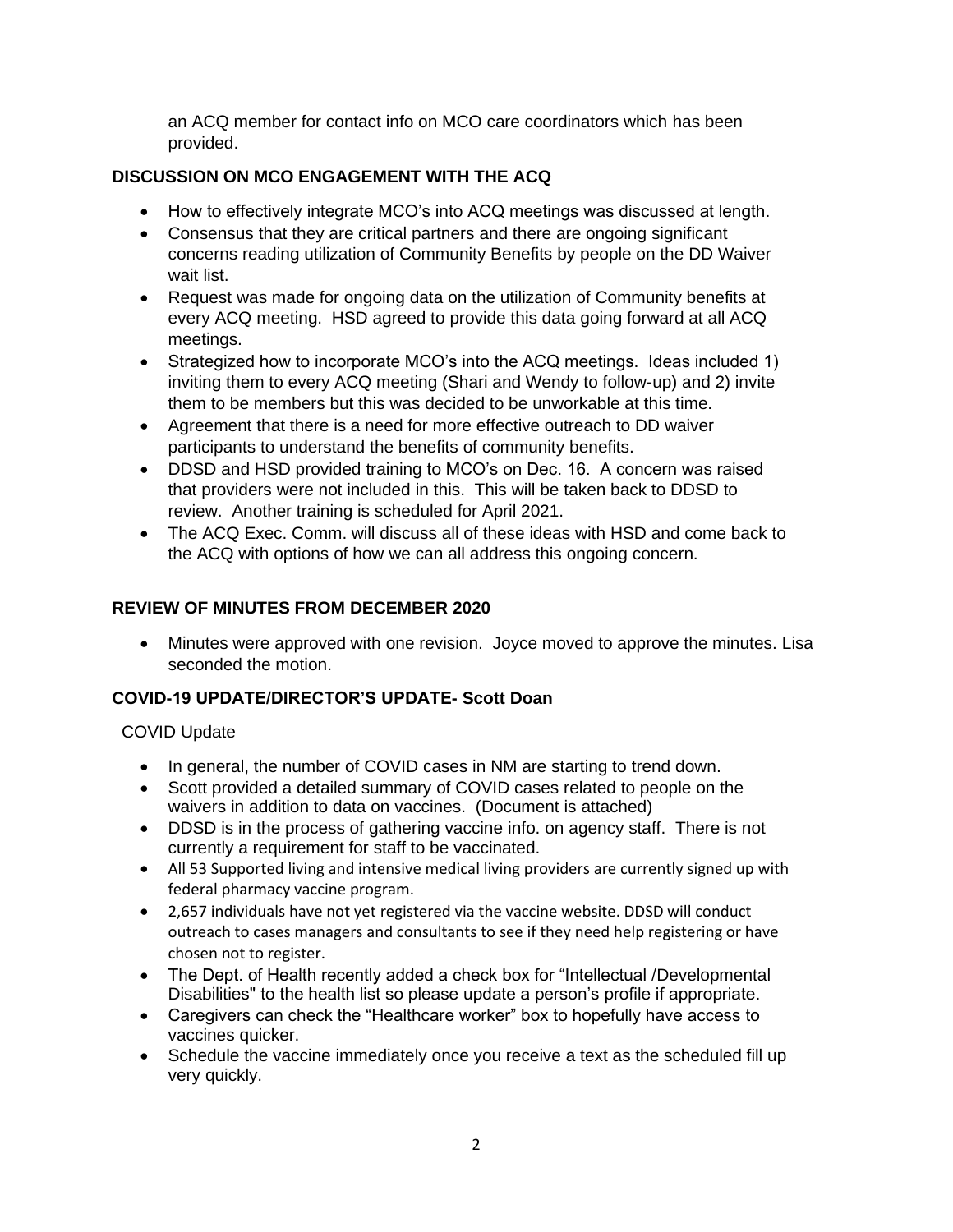#### Non COVID Updates

## Day Programs:

- DDSD has not decided yet when day programs will open
- Options for opening day programs include 1) following the county guidelines for opening 2) opening before county oks with all COVID safe protocols 3) a hybrid model of half of participants attending Mon and Tues., clean the facility on Wed. and then have other half of participants on Thursday and Friday.
- DDSD welcomes input on when and how to open. DDSD is currently collecting info from providers.
- Some people expressed desire to open day programs quickly due to isolation
- Some people expressed concern about opening too quickly: people don't always wear masks, staff not safe, etc.
- Provider recommended focusing on 1-1 supports so a person can be out in the community safely
- Concern about pay rate if the minimum wage increases. DDSD reminded everyone there was a pay increase in Oct. 2019
- Suggestions of meeting outside for picnics socially distanced

Guardian visitation:

- Some members encouraged DDSD to permit face-to-face visitations as soon as possible
- In addition to the damaging effects of social isolation, guardians need to ensure health and safety.
- Concern that guardians are unable to meet their mandatory court order visiting requirements
- DDSD offered to convene a small group to consider guardianship visitation and how to determine safe protocols

## **Electronic Visit Verification (EVV) update- Marc Kolman and Melanie Buenviaje**

- Over 21,000 EVV claims submitted. Over 90% of those are using Authenticare EVV systems as intended and voice recognition.
- The EVV implementation has been extremely challenging for many people
- There have been significant payment issues. HSD is aware of the concerns and is working with individuals to resolve these.
- Please contact Melanie Buenviaje at [Melanie.Buenviaje@state.nm.us](mailto:Melanie.Buenviaje@state.nm.us) or Lorie Pacheco at LorieA.Pacheco2@state.nm.usdirectly if assistance is needed.

## **ANNUAL MORTALITY REVIEW COMMITTEE PRESENTATION- Daniel Lucero and Ron Voorhees**

• Power Point presentation is attached

## **QUESTIONS AND ANSWERS**